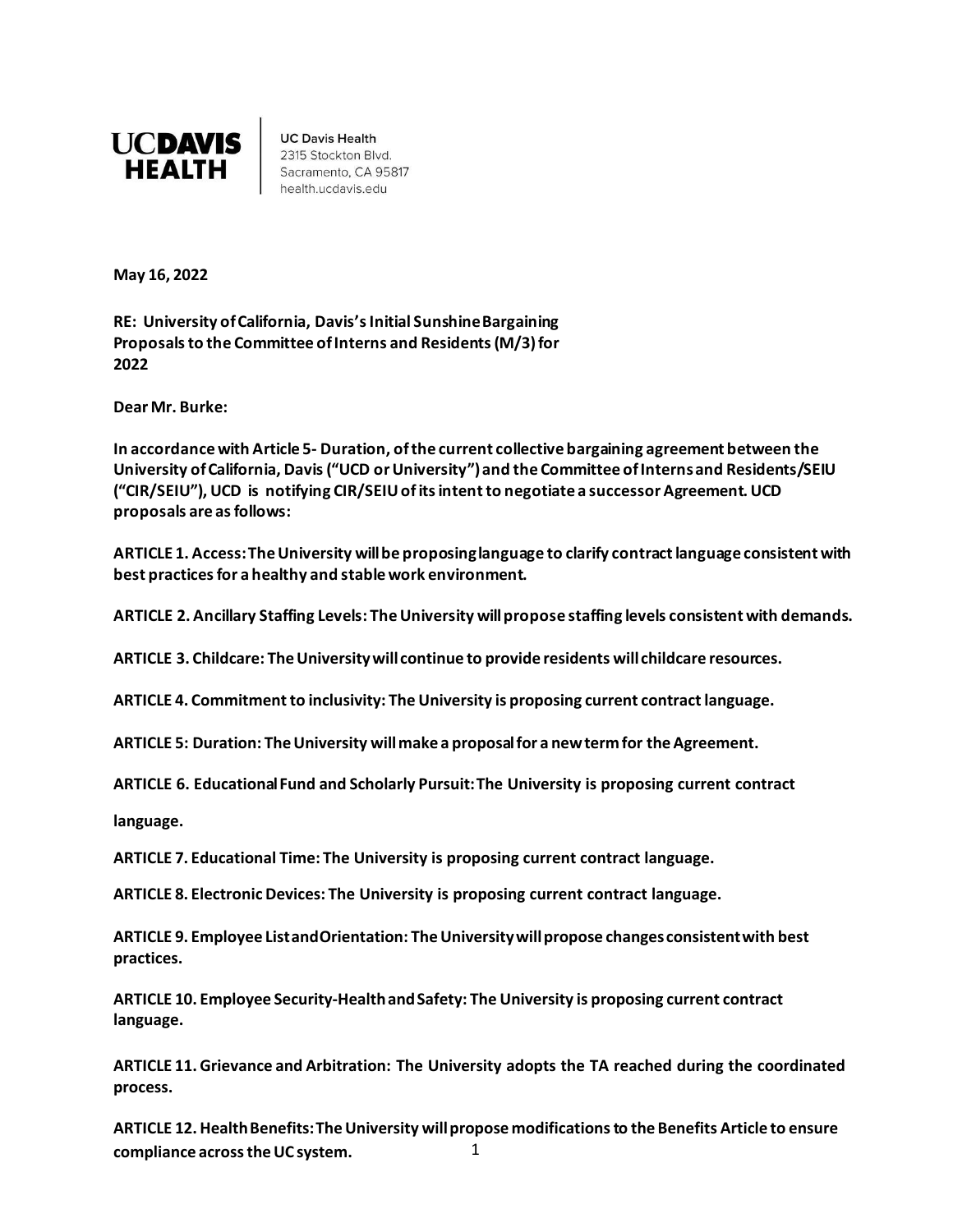**ARTICLE 13. Holidays: The University is proposing current contract language.**

**ARTICLE 14. Labor Management Committee: The University will make a proposal to ensure consistency across the UC system.** 

**ARTICLE 15. Lactation Accommodation: The University adopts the TA reached during the coordinated process.**

**ARTICLE 16: Liability Insurance-Malpractice Insurance: The University is proposing current contract language.**

**ARTICLE 17. License Reimbursement and Required Training: The University is proposing changes consistent with practices across the UC system.** 

**ARTICLE 18. Local Compensation Allowance: The University will make a proposal consistent with practices across the UC system.** 

**ARTICLE 19. Management Rights: The University is proposing current contract language.**

**ARTICLE 20. Meals: The University may propose language modifying existing language.** 

**ARTICLE 21. Moonlighting: The University is proposing current contract language.**

**ATICLE 22.New Parent Leave: The University will propose modifications toensure compliance across the UC system.** 

**ARTICLE 23.Non-Discrimination inEmployment: The University adopts the TA reached during the coordinated process.**

**Article 24. Other Leaves: The University will propose modifications to ensure consistency across the UC system.** 

**ARTICLE 25. Parking and Transit: The University will propose modifications consistent with policy compliance.** 

**ARTICLE 26. Program Closure: The University is proposing current contract language.**

**ARTICLE 27. Recognition: The University is proposing current contract language.**

**ARTICLE 28. Release Time: The University adopts the TA reached during the coordinated process.**

**ARTICLE 29. Resident Lounges and Call Rooms: The University is proposing current contract language.**

**ARTICLE 30. Resident Wellbeing: The University is proposing current contract language. ARTICLE 31. Salary: The University will propose wage adjustments tobe developed during bargaining.** 

**ARTICLE 32. Severability: The University adopts the TA reached during the coordinated process.**

 $\mathcal{D}$ 

**ARTICLE 33. Sick Leave: The University may propose modifications consistent with practices across the UC system.**